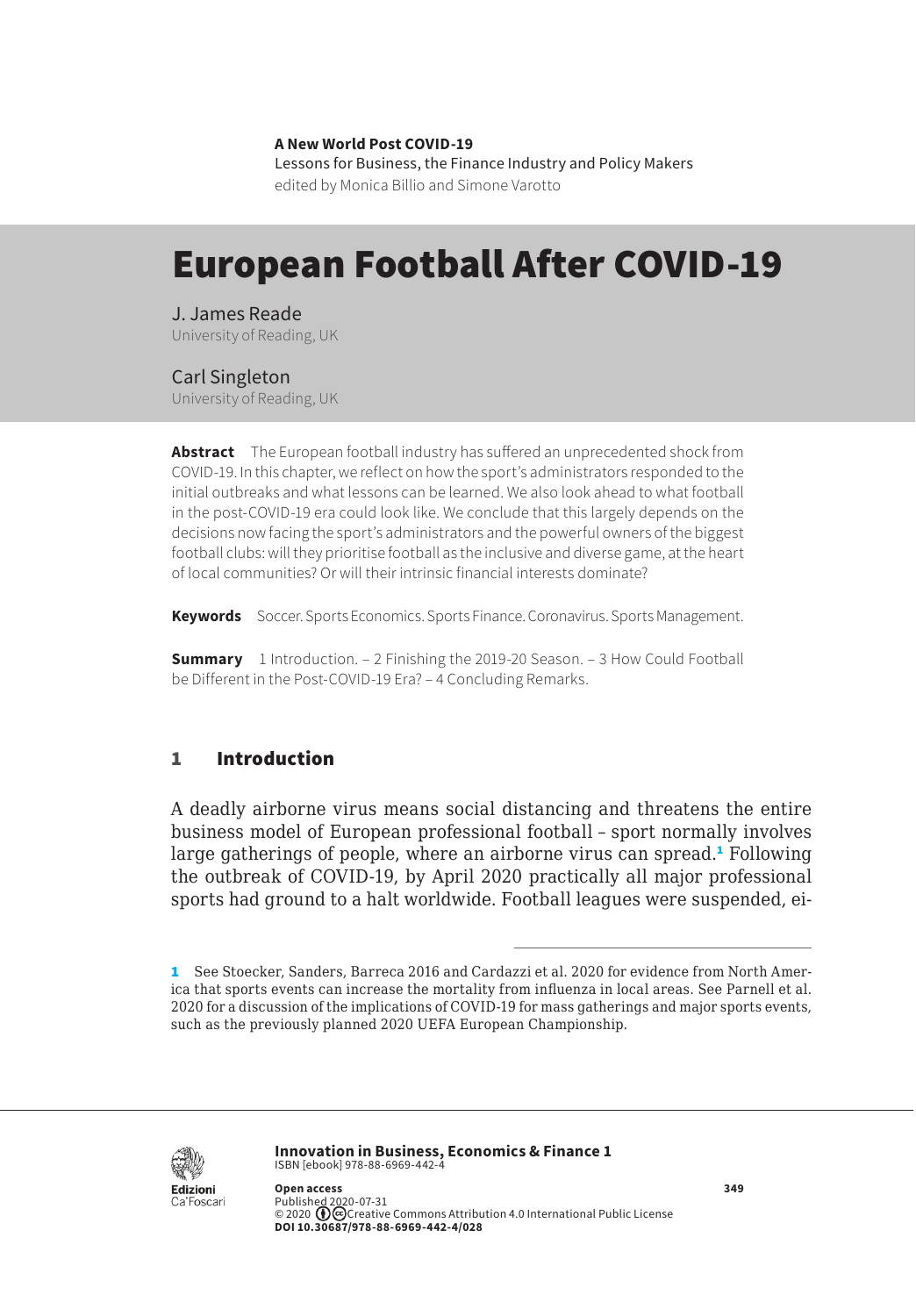<span id="page-1-0"></span>ther by themselves or by governments, from the elite level, normally played in front of tens of thousands of fans, to the bottom levels, or 'grassroots', played on local parks and recreation grounds.

Football has become an economically important business. In 2018- 19, the twenty highest earning football clubs in the world, all in Europe and eight of them in England, generated a combined income of €9.3 billion (see Deloitte 2020). The growth in European football over the past three decades has been remarkable. The most prosperous league over that period, the English Premier League (EPL), had broadcast rights for 2019-22 valued at £9.2 billion, with around 46% of that from overseas (see Svenson 2019). Figure 1 shows how the value of the domestic TV rights for the English Premier League increased from £61 million per season in 1992 to £1.7 billion by 2016 **[fig. 1]**.

In this chapter, we discuss how this growth industry has been affected by the COVID-19 global pandemic. First, we summarise how European football responded to the initial shock and disruption caused by the outbreak, mainly focusing on what happened in England. Second, we contemplate how football and its business could be different in the post COVID-19 era. Finally, we offer some concluding remarks, suggesting that the immediate future of European football very much depends on the vision and priorities of its principal decision makers.

#### 2 Finishing the 2019-20 Season

As COVID-19 spread globally, sports events that could be postponed were postponed, e.g. the Summer Olympic Games and the UEFA European Football Championship. Annual events that couldn't be postponed were cancelled, e.g. the The Championships, Wimbledon, the Boston Marathon and the Formula One Australian Grand Prix.

The wrangling that took place in the suspended European football leagues during the spring of 2020, concerning their resumption or otherwise, has made clear that the two most fundamental influences are government and money.<sup>2</sup> In France and the Netherlands (both countries with a rich footballing heritage), the football seasons were cut short due to the intervention of the respective governments. The bans on sports in these countries reached far enough into the summer that a resumption would be impractical, without affecting the start of the next season.

<sup>2</sup> Safety played a role too, primarily affecting the timing of resumptions though, rather than the decision between cancelling and continuing. In the immediate weeks around the peak levels of infection, leagues determined that they could not justify using scarce national COVID-19 testing resources to ensure the virus was not spreading among the players and other people involved in putting on football matches, even if they were resolved to return.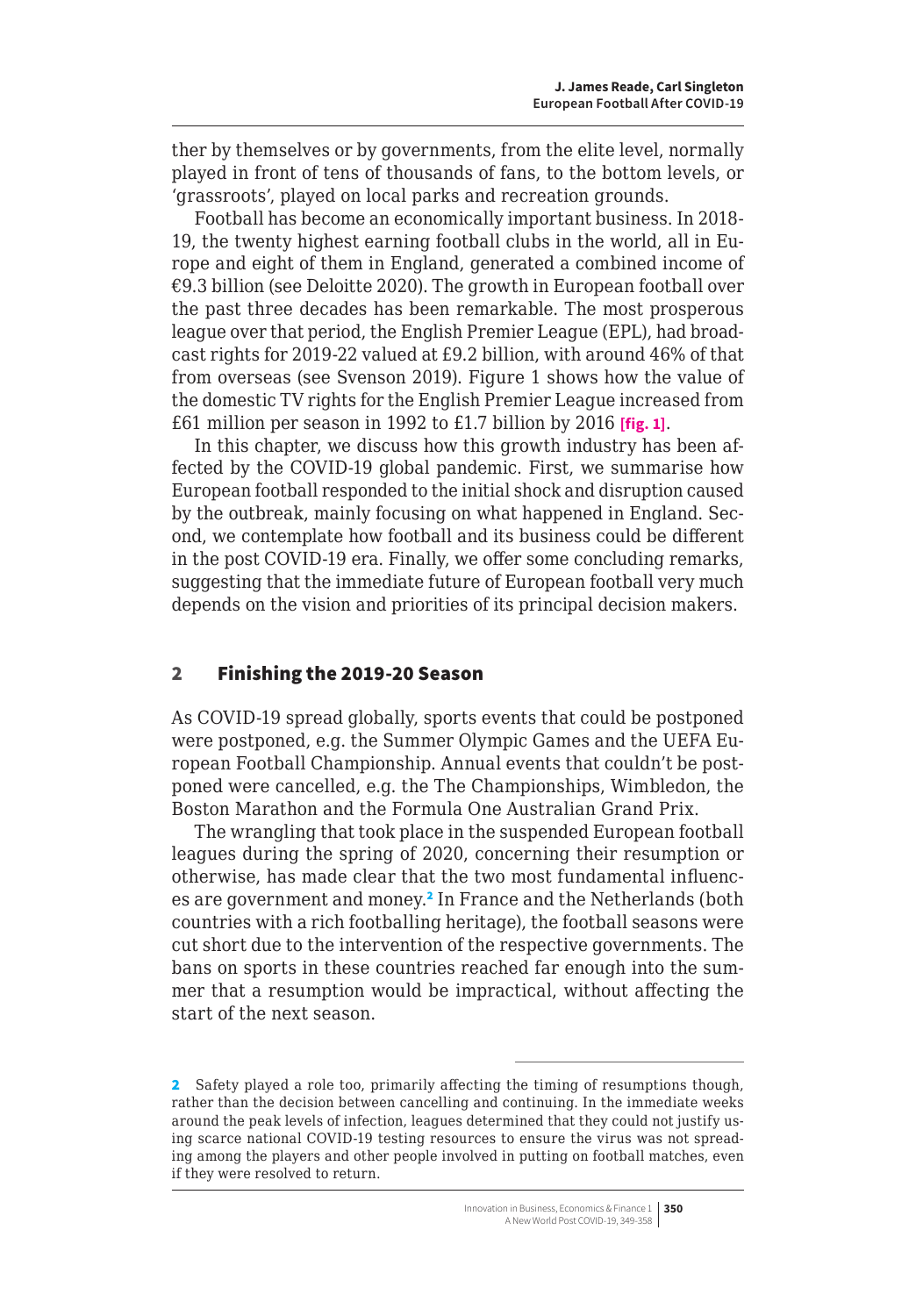<span id="page-2-0"></span>

**Figure 1** Nominal value of domestic broadcast rights for the English Premier League 1992-92 to 2021-22; author calculations using SportsBusiness Media Rights Tracker, accessed May 2020

Other seasons were cut short, such as in the English lower leagues, arguably because the decision makers were able to impose particular outcomes (usually applying points per game before the season was suspended), to determine the champions, promotion and relegation, without fear of significant adverse financial repercussions from legal action.<sup>3</sup> Between 2012 and 2015, a club relegated from the EPL, in the best case, suffered a £20 million loss in revenue, and, in the worst case, £50 million.<sup>4</sup> Conversely, the minimum revenue gain to a club from promotion to the EPL in this period was £33 million, and the maximum gain was £76 million. Because of these large sums in English football that depend on the outcome of a season, the EPL and the EFL Championship, the second tier, could not be decided in 2019- 20 by some arbitrary measure, or even a forecast of likely outcomes.

The financial model of football in Europe, but especially in England, has changed dramatically in the last thirty years, following the formation of the EPL as a breakaway from the English Football League. In 1990, average revenues within the English Fourth Divi-

<sup>3</sup> Although not all leagues have avoided this issue. Heart of Midlothian F.C. have begun legal action against the Scottish Professional Football League after they were relegated from the top division when it was cut short ([https://www.theguardian.com/foot](https://www.theguardian.com/football/2020/jun/15/hearts-legal-action-spfl-relegation-scottish-premiership)[ball/2020/jun/15/hearts-legal-action-spfl-relegation-scottish-premiership](https://www.theguardian.com/football/2020/jun/15/hearts-legal-action-spfl-relegation-scottish-premiership)).

<sup>4</sup> These and the following financial values are author calculations using the annual reports filed by football clubs at Companies House, the UK's registrar of companies (<https://www.gov.uk/government/organisations/companies-house>).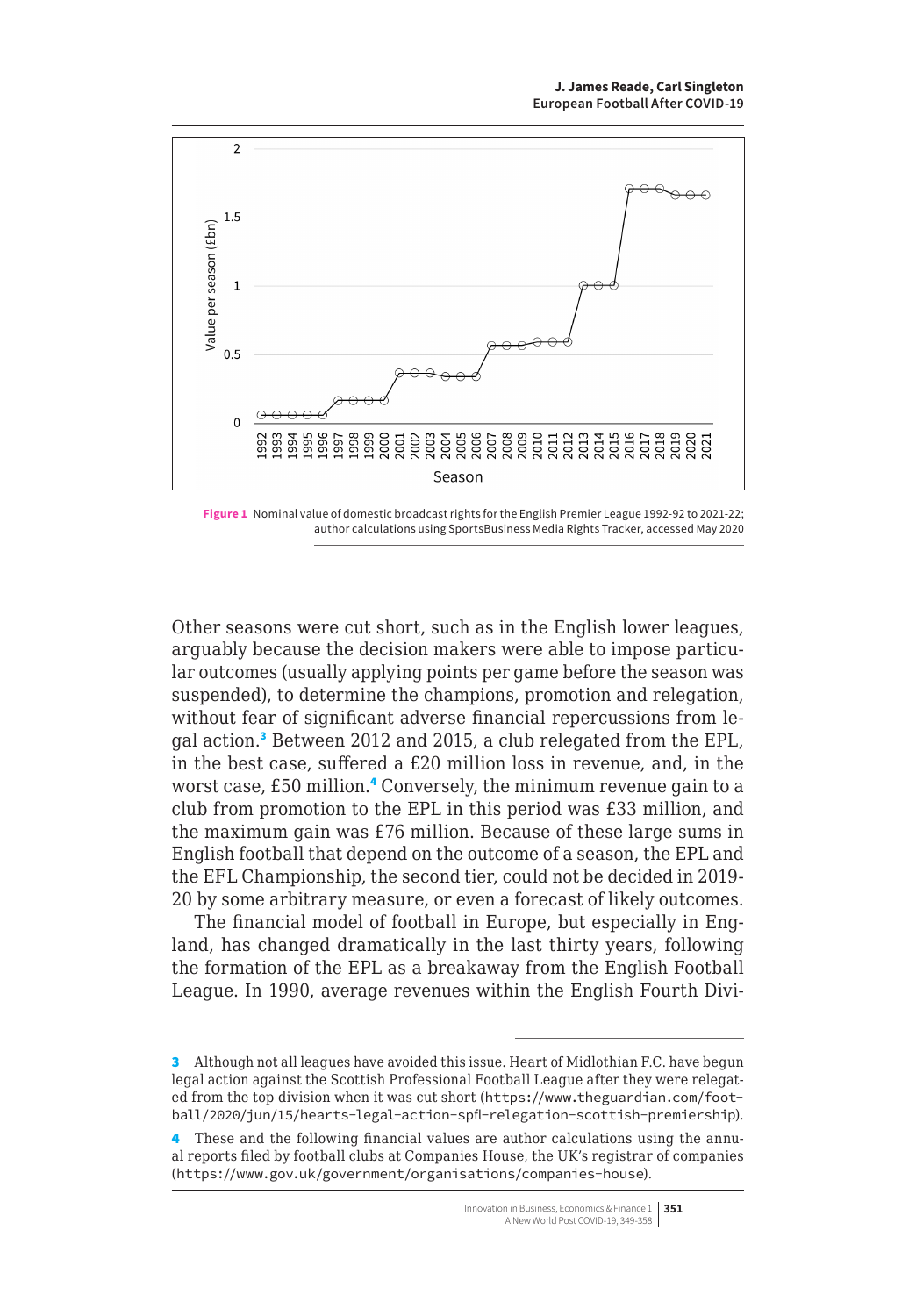sion (now League 2) were 12% of those generated by clubs in the First Division (now EPL). But in 2015 the equivalent figure was 2%.

Football has operated on a professional basis for almost a century and a half, and yet at no point in that time has a set of circumstances arisen such as those imposed by COVID-19, where it was financially unviable, and in some cases legally impossible, to complete seasons. One lesson from the crisis is that a set of revised rules and regulations regarding the cutting short of seasons is required. Sports leagues will need procedures in place that determine the exact method by which a season will be cut short, if a particular threshold of matches has been played, or will instead be abandoned, if too few have been played.<sup>5</sup> If it is known in advance that points per game, weighted or otherwise by other factors (e.g. goals scored, home or away form, uncertainty), will be used to decide the season outcomes, then leagues can be cut short without fear of legal repercussions.

The increased concentration of money at the top of the game has had significant impacts further down the leagues too, since little of the revenues coming into the game make their way down to the grassroots level. Liberalisation of football's labour market has resulted in a larger proportion of immigrant labour at the top of the game over the years, rather than local players making their way up the leagues (see for example the Taylor 2007). Opportunities for local young men and women to succeed in the game are reduced. In England, the Football Association has responsibility for the grassroots, and, along with many small town and village clubs, it has lost out on significant sources of revenues in the summer of 2020 because of COVID-19. Festivals on football pitches and music concerts at stadiums are not only part and parcel of the British summer but also the financial viability of football outside the elite levels.<sup>6</sup> These patterns are not unique to English football. Without substantial support from governments or a fairer redistribution of wealth in the football pyramid, it seems unlikely that the rich ecology of association football, down to its grassroots, with all its attendant mental and physical health benefits, will look the same post COVID-19.

### 3 How Could Football be Different in the Post-COVID-19 Era?

The future of European football in the post-COVID-19 era largely depends on how soon it will be safe for the fans to return to stadiums, and whether they will come back. To the best of our knowledge, there

5 This happened with the 1939-40 season in England, abandoned after only 3 matches.

<sup>6</sup> In June 2020, England's Football Association announced 124 job losses and expected losses of £300 million (see <https://www.bbc.co.uk/sport/football/53222021>).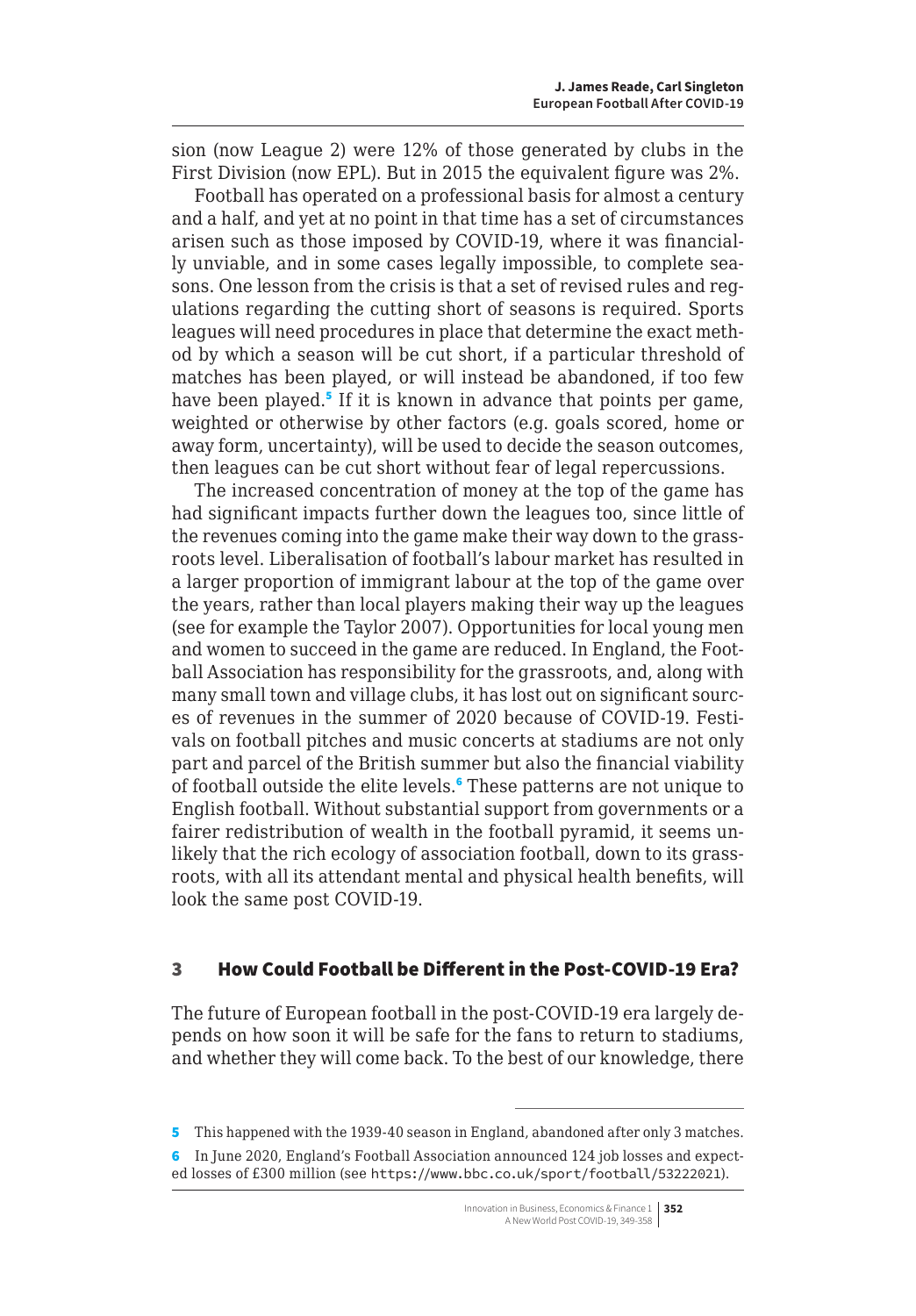<span id="page-4-0"></span>is not yet any conclusive evidence regarding how easily the virus is transmitted at a large outdoor public gathering such as in a sports stadium.<sup>7</sup> But regardless, common sense in the ongoing public health emergency dictates that fans should not be returning soon.

A vast literature has looked at the effects of crowds on football match outcomes (e.g. Garicano, Palacios-Huerta, Prendergast 2005; Buraimo, Forrest, Simmons 2010). Along with the familiarity of playing at home and the fatigue from travelling away, the impact of the home crowd has been suggested as a factor in accounting for the substantial home advantage in professional team sports (Schwartz, Barksy 1977), i.e. teams tend to win more often when playing in their own stadiums. Two studies of the rare instances when professional European football was played behind closed doors, before COVID-19, have found evidence that home advantage was disproportionately eroded in these matches (Pettersson-Lidbom, Priks 2010; Reade, Schreyer, Singleton 2020). Figure 2 describes the differences between matches with fans and without in the latter of these studies, showing that on average the normal home advantage was approximately wiped out, accounted for by fewer goals scored by home teams **[fig. 2]**. Referees also punished players on the away teams significantly less without the pressure from the crowd. However, these results were generally based on one-off games behind closed doors. It is not clear whether they were driven by the familiarity factor rather than reduced referee bias. Further, rules have been changed for the football which has returned since COVID-19, such as an increased number of substitutions, which could also plausibly affect match outcomes.

Nonetheless, it has been widely noted that home advantage has not only disappeared but even reversed in the first major European league to complete its domestic season.<sup>8</sup> In the German Bundesliga *geisterspiele* (ghost games), from the post-COVID-19 resumption up to the end of the 2019-20 season, home teams won just 32% of the matches played (26 of 82, compared with 43% in the same season before March). Away teams, however, won 45% (37 of 82) of the post-shutdown matches, compared with 35% in the season beforehand. Figure 3 summarises the trends of home advantage in professional football since 1890, as well as what has happened generally since the European virus-induced social lockdowns **[fig. 3]**. When football returned behind closed doors in May, home advantage looked to have disappeared, but this has partly

<sup>7</sup> There is some preliminary evidence from North American Sports that the different severity in local areas of the initial US outbreak was related to sports events. Ahammer, Halla and Lackner (2020) found that NBA (basketball) and NHL (ice hockey) games in early March 2020 significantly increased the rate of COVID-19 confirmed cases and deaths by the end of April 2020 in the areas surrounding the venues.

<sup>8</sup> See for example *ESPN*, 9th June 2020 ([https://www.espn.co.uk/football/german](https://www.espn.co.uk/football/german-bundesliga/story/4107639/)[bundesliga/story/4107639/](https://www.espn.co.uk/football/german-bundesliga/story/4107639/)).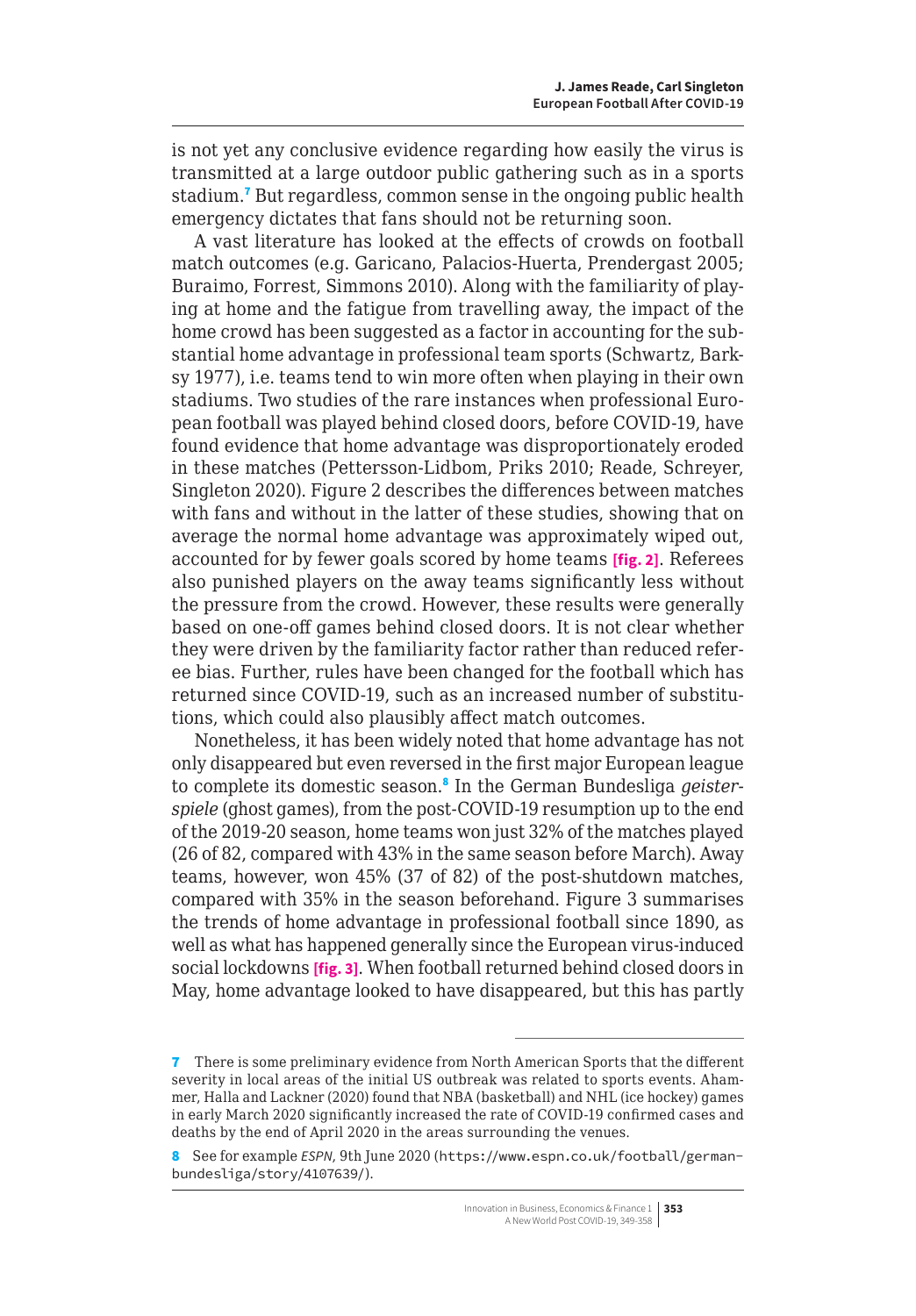

**Figure 2** Differences in sample means of football match outcomes: closed doors vs with fans, 2002-03/2019-20. Uses all matches in the UEFA Champions League, Europa League, Italian Serie A, Serie B, Serie C, Coppa Italia and French Ligue 1 since the beginning of the 2002-03 season. SOT is Shots on Target. See details in Reade, Schreyer, Singleton 2020

recovered throughout June, perhaps as teams have become more familiar with the lack of fans in their stadiums.

Why does home advantage matter in football? Home advantage ensures that a weak team in its own stadium has a good chance of beating a strong visiting team (Forrest et al. 2005). If the reduction in home advantage without fans is greater for weaker teams, then stronger teams will win more often, and the competitive balance of leagues will be reduced. Studies have found that the demand for football on television is increased by the uncertainty of the match outcome (e.g. Buraimo, Simmons 2009; Cox 2018; Schreyer, Schmidt, Torgler 2018a, 2018b). This suggests that TV audience demand for European football could be affected if matches remain behind closed doors. Reduced home advantage should increase the attractiveness of matches featuring a strong home team and a weak away team, and vice versa when those relative strengths are reversed. In addition, there could be a second effect on demand, as changes in home advantage that are not equally distributed over team strengths would tend to affect the competitiveness of overall league championships and the interest of fans.

It is also not clear that matchday revenues will recover quickly when fans can return to stadiums. One argument is that there will be a pent-up demand effect, that could offset or override the negative demand effects from any ongoing risk of COVID-19 infection. Two of the most sustained attendance increases in the history of English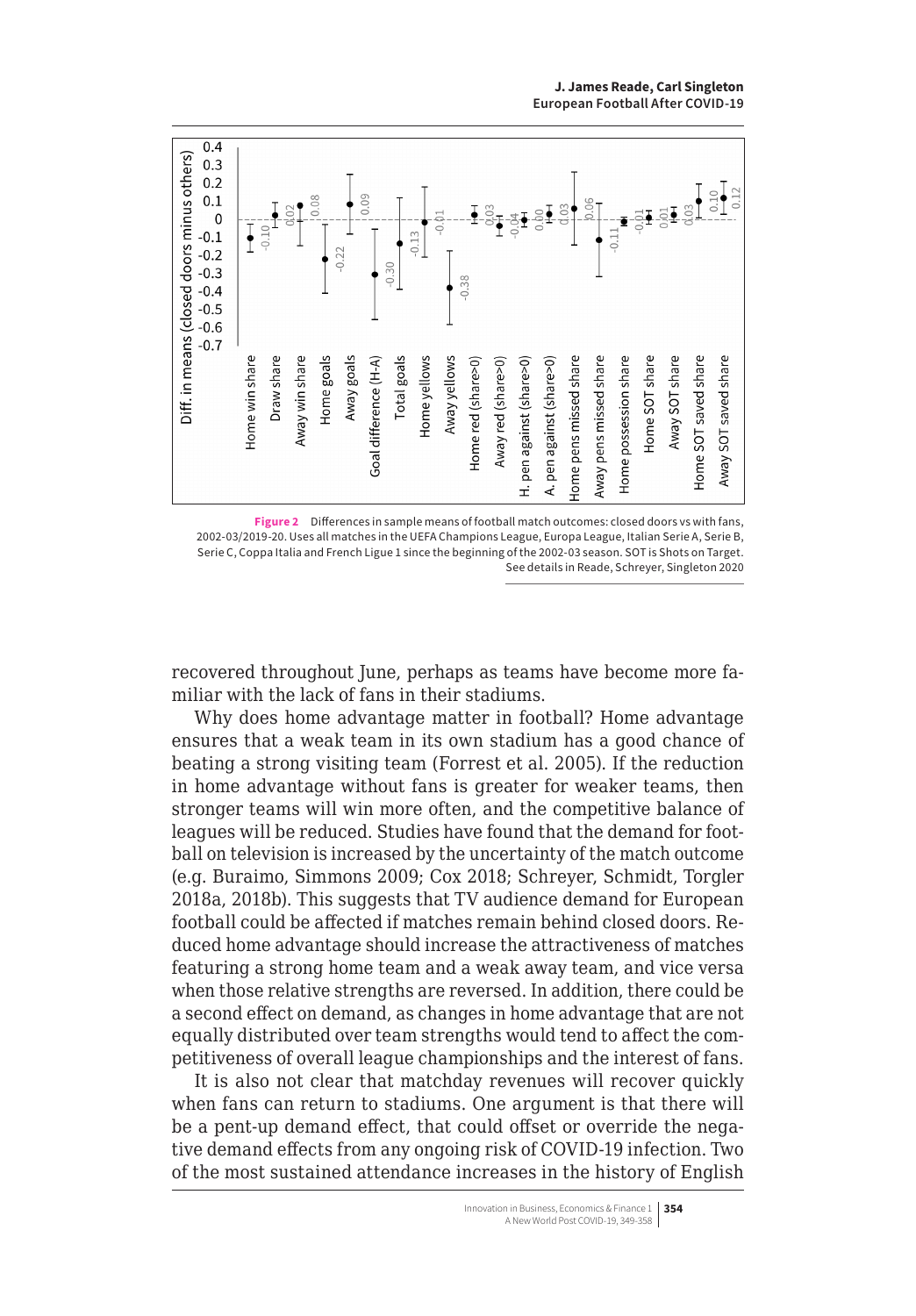#### **J. James Reade, Carl Singleton European Football After COVID-19**

<span id="page-6-0"></span>

**Figure 3** Professional football result outcomes since 1890 (left panel), and between January 2016 to June 2020 (right panel). H refers to home wins, D refers to draws and A refers to away wins. Uses all matches in the top leagues of 108 countries or regions since 1890, 82 countries since January 2016, and 29 in May and June 2020. Author calculations using <https://www.worldfootball.net/>

football came after the suspensions brought about by each World War (e.g. Dobson, Goddard 1995). But this is a tentative parallel at best. Reade and Singleton (2020) found that in the initial stages of the European COVID-19 outbreak there were already substantial negative demand responses, suggestively because of the implied risk of infection, even when the significance of the disease and its implications were being widely played down.

The elite European football clubs are likely to survive the outbreak financially, given their continued access to substantial funds besides match-day gate receipts. But professional football below that level still relies on ticket revenues. By studying the 2018-19 accounts of professional football clubs in England and Wales, Szymanski (2020) found that the majority of these businesses were already on the verge of insolvency before the loss of revenues and write-down of assets, i.e. player valuations, due to COVID-19.<sup>9</sup> If the present structures of professional football are to survive, then some consolidation will be needed. Szymanski (2020) notes that much of football club debt is owed to other clubs, in the form of delayed player transfer payments. Therefore, if any club goes bankrupt it has knock-on effects for others, both domestic and foreign, potentially leading to financial contagion. He suggests that the consolidation of the national football business model should involve assigning the valuable future broadcast rights from the top league to a collective fund, from which those unable to collect unpaid debts can make claims, including for delayed transfer fees and player wages. In other words, the only way to save

9 This research was presented at the Reading Online Sport Economics Seminars (ROSES) on 17 April 2020. See here for a public recording: [https://www.youtube.com/](https://www.youtube.com/watch?time_continue=4006&v=viPqe93rW2c&feature=emb_logo) [watch?time\\_continue=4006&v=viPqe93rW2c&feature=emb\\_logo](https://www.youtube.com/watch?time_continue=4006&v=viPqe93rW2c&feature=emb_logo).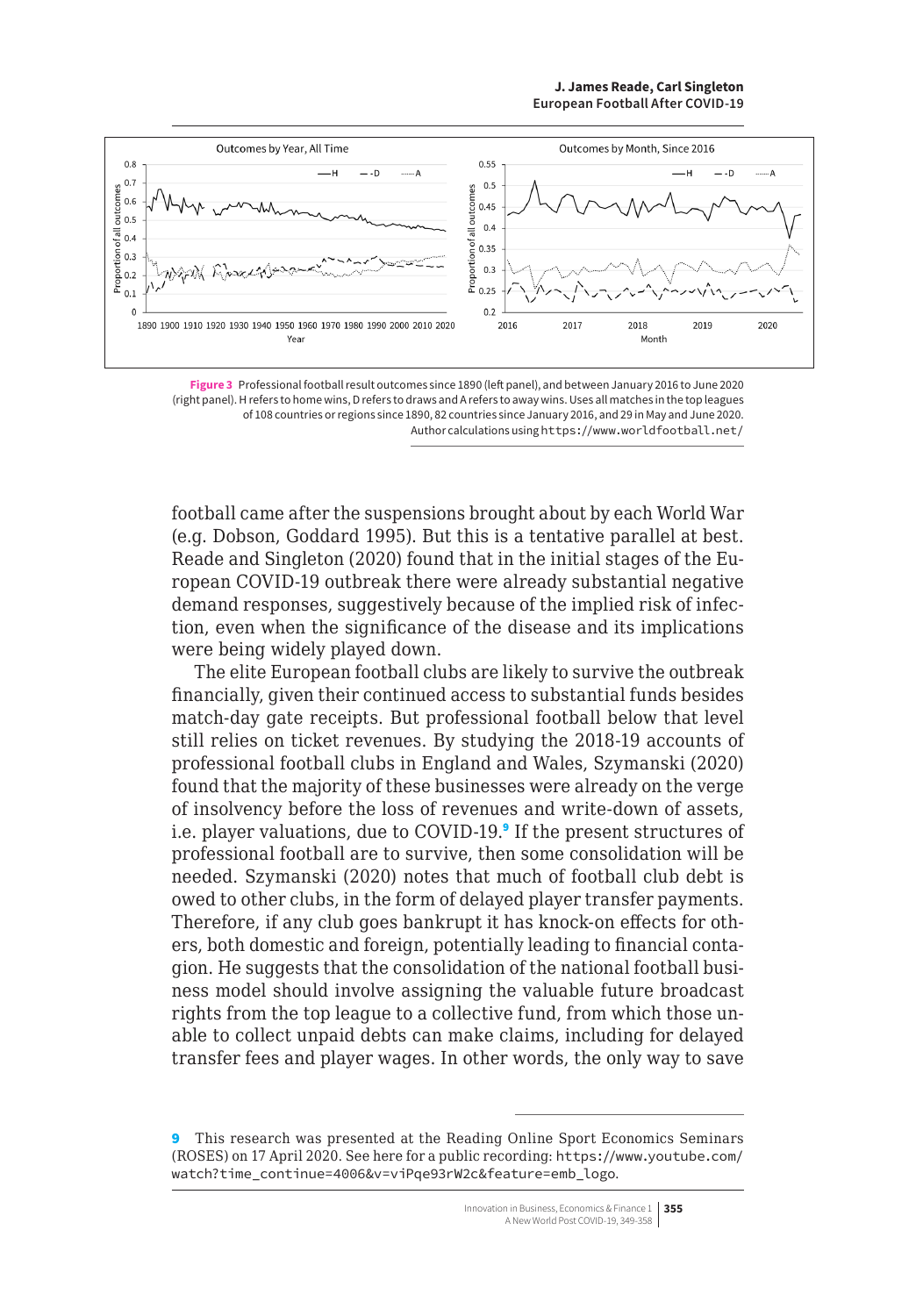the existing professional football pyramids today is to leverage the future value of football after COVID-19.

# 4 Concluding Remarks

The financial pressures facing most firms in the European football industry will be acute unless drastic collective actions are taken. The benefactor club owners have deep but not bottomless pockets, nor endless patience. Major football clubs and national associations will need to prioritise their resources. The women's game has been an area of substantial growth in participation and interest in recent years.10 Given the potential for further growth in this area and others, football's decision makers could find opportunities within any consolidation. By diverting some of the resources held by the powerful elite leagues, which currently feather superstar players' nests and tickle billionaire owners' egos, such as in the EPL, they could make longer-term investments in the health of the European football industry. The football labour market is also overdue for reform. In the 2019-20 season, EPL clubs paid £263 million in fees to the agents representing players.11 The influence of these agents should be curtailed, as it represents next to nothing in added value to the sport, but sees large sums of money exiting it, which could be used to prop up the rest of the pyramid and invest in the women's game. Given the public good that football can deliver, in terms of public health and social cohesion, there may be a case for state intervention, not only to support the industry financially but also to force a re-evaluation of whom the beautiful game ultimately serves.

<sup>10</sup> For example, in England, 11.7 million watched England's defeat to USA at the 2019 FIFA Women's World Cup, compared with a peak of 2.4 million four years before in the previous World cup (see [https://www.theguardian.com/football/blog/2020/jan/02/](https://www.theguardian.com/football/blog/2020/jan/02/womens-football-decade-of-progress-2020) [womens-football-decade-of-progress-2020](https://www.theguardian.com/football/blog/2020/jan/02/womens-football-decade-of-progress-2020)).

<sup>11</sup> See for example *BBC Sport*, 24 June 2020; [https://www.bbc.co.uk/sport/foot](https://www.bbc.co.uk/sport/football/53170215)[ball/53170215](https://www.bbc.co.uk/sport/football/53170215).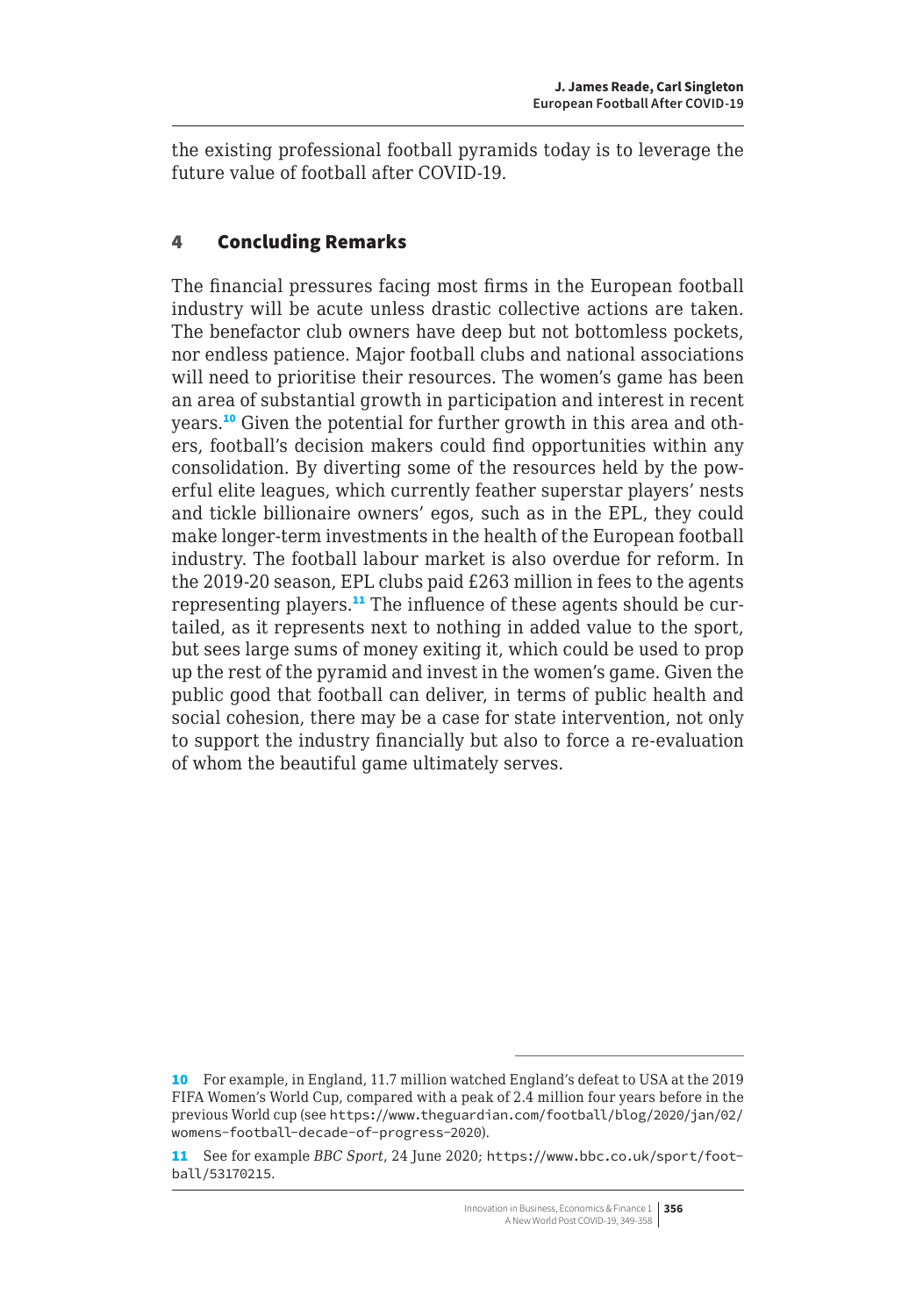# **Bibliography**

- Ahammer, A.; Halla, M.; Lackner, M. (2020). "Mass Gatherings Contributed to Early COVID-19 Spread: Evidence from US Sports". *Covid Economics, Vetted and Real-Time Papers*, 30, 44-62. [https://cepr.org/file/9200/](https://cepr.org/file/9200/download?token=ubiH6c2i) [download?token=ubiH6c2i](https://cepr.org/file/9200/download?token=ubiH6c2i).
- Buraimo, B.; Forrest, D.; Simmons, R. (2010). "The 12th man?: Refereeing bias in English and German soccer". *Journal of the Royal Statistical Society: Series A (Statistics in Society)*, 173(2), 431-49. [https://doi.org/10.1111/](https://doi.org/10.1111/j.1467-985X.2009.00604.x) [j.1467-985X.2009.00604.x](https://doi.org/10.1111/j.1467-985X.2009.00604.x).
- Buraimo, B.; Simmons, R. (2009). "A Tale of Two Audiences: Spectators, Television Viewers and Outcome Uncertainty in Spanish Football". *Journal of Economics and Business*, 61(4), 326-38. [https://doi.org/10.1016/j.](https://doi.org/10.1016/j.jeconbus.2008.10.002) [jeconbus.2008.10.002](https://doi.org/10.1016/j.jeconbus.2008.10.002).
- Cardazzi, A.; Humphreys, B.R.; Ruseski, J.E.; Soebbing, B.; Watanabe, N. (2020). "Professional Sporting Events Increase Seasonal Influenza Mortality in US Cities". Working paper. <https://dx.doi.org/10.2139/ssrn.3628649>.
- Cox, A. (2018). "Spectator Demand, Uncertainty of Results, and Public Interest". *Journal of Sports Economics*, 19(1), 3-30. [https://doi.](https://doi.org/10.1177/1527002515619655) [org/10.1177/1527002515619655](https://doi.org/10.1177/1527002515619655).
- Deloitte (2020). "Deloitte Football Money League: Eye on the Prize". January. [https://www2.deloitte.com/uk/en/pages/sports-business](https://www2.deloitte.com/uk/en/pages/sports-business-group/articles/deloitte-football-money-league.html)[group/articles/deloitte-football-money-league.html](https://www2.deloitte.com/uk/en/pages/sports-business-group/articles/deloitte-football-money-league.html).
- Dobson, S.M.; Goddard, J.A. (1995). "The Demand for Professional League Football in England and Wales, 1925-92". *Journal of the Royal Statistical Society. Series D (The Statistician)*, 44(2), 259-77. [https://www.jstor.org/](https://www.jstor.org/stable/2348449) [stable/2348449](https://www.jstor.org/stable/2348449).
- Forrest, D.; Beaumont, J.; Goddard, J.; Simmons, R. (2005). "Home Advantage and the Debate About Competitive Balance in Professional Sports Leagues". *Journal of Sports Sciences*, 23(4), 439-45. [https://doi.](https://doi.org/10.1080/02640410400021641) [org/10.1080/02640410400021641](https://doi.org/10.1080/02640410400021641).
- Garicano, L.; Palacios-Huerta, I.; Prendergast, C. (2005). "Favouritism Under Social Pressure". *The Review of Economics and Statistics*, 87(2), 208-16. [htt](https://doi.org/10.1162/0034653053970267)[ps://doi.org/10.1162/0034653053970267](https://doi.org/10.1162/0034653053970267).
- Parnell, D.; Widdop, P.; Bond, A.; Wilson, R. (2020). "COVID-19, Networks and Sport". *Managing Sport and Leisure*. [https://doi.org/10.1080/237504](https://doi.org/10.1080/23750472.2020.1750100) [72.2020.1750100](https://doi.org/10.1080/23750472.2020.1750100).
- Pettersson-Lidbom, P.; Priks, M. (2010). "Behavior Under Social Pressure: Empty Italian Stadiums and Referee Bias". *Economics Letters*, 108(2), 212-14. <https://doi.org/10.1016/j.econlet.2010.04.023>.
- Taylor, G. (2007). *Meltdown: The Nationality of Premier League Players and the Future of English Football*. Manchester: Professional Footballers Association.
- Reade, J.J.; Schreyer, D.; Singleton, C. (2020). "Echoes: What Happens When Football is Played Behind Closed Doors?". Economics Discussion Papers em-dp2020-14, Department of Economics, Reading University. [https://](https://ideas.repec.org/p/rdg/emxxdp/em-dp2020-14.html) [ideas.repec.org/p/rdg/emxxdp/em-dp2020-14.html](https://ideas.repec.org/p/rdg/emxxdp/em-dp2020-14.html).
- Reade, J.J.; Singleton, C. (2020). "Demand for Public Events in the COVID-19 Pandemic: A Case Study of European Football". Economics Discussion Papers em-dp2020-09, Department of Economics, Reading University. [htt](https://ideas.repec.org/p/rdg/emxxdp/em-dp2020-09.html)[ps://ideas.repec.org/p/rdg/emxxdp/em-dp2020-09.html](https://ideas.repec.org/p/rdg/emxxdp/em-dp2020-09.html).